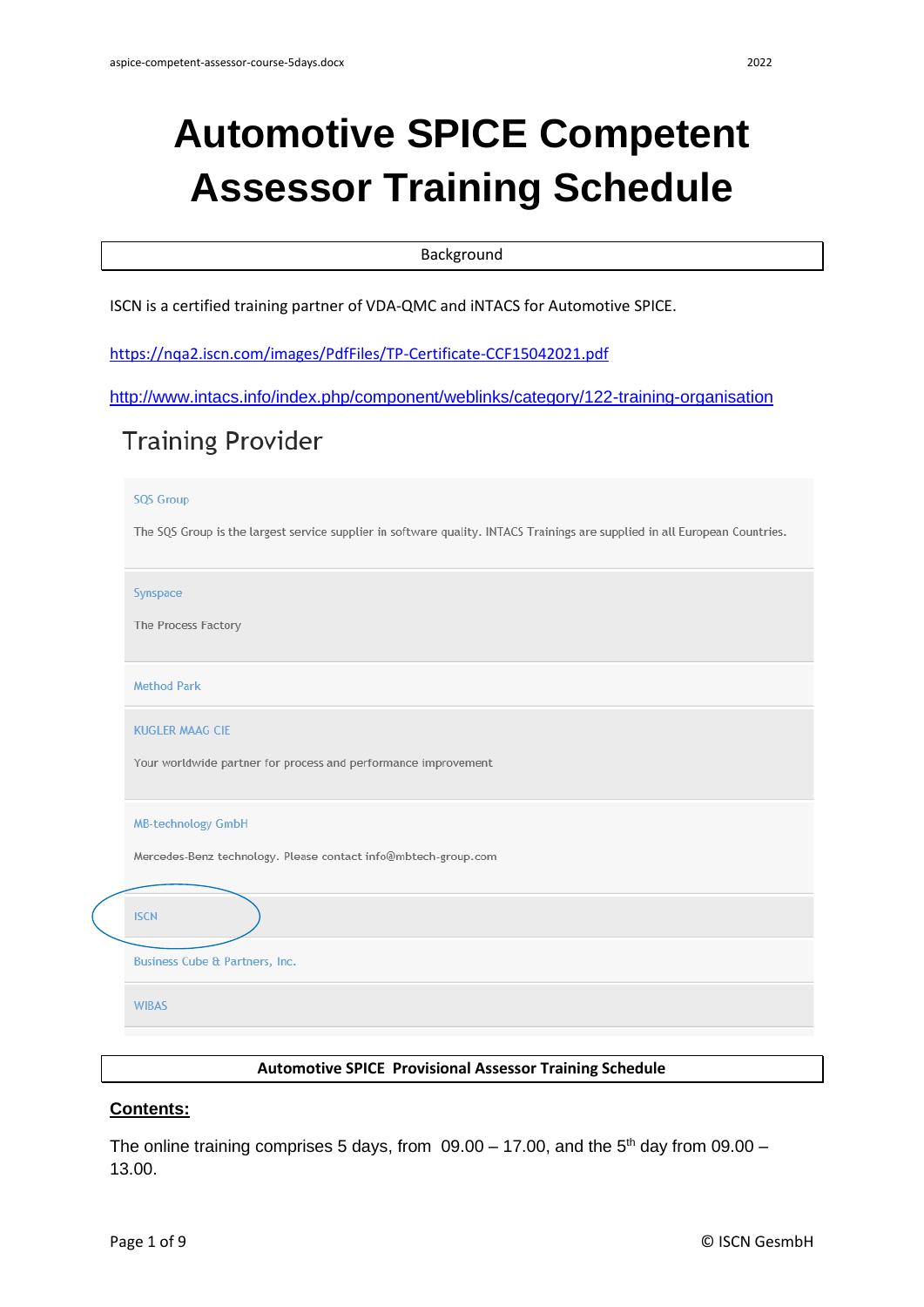On the last day there is the VDA exam managed by an external independent exam body, at 14.00.

The training builds on the modules of the standard syllabus of the competent assessor course from INTACS.

The training chapters are:

| <b>Introduction</b>                                     | 1              |
|---------------------------------------------------------|----------------|
| The intacs <sup>™</sup> Scheme                          | $\overline{2}$ |
| Pre-seminar exercise presentation                       | 3              |
| <b>Assessment Planning</b>                              | 4              |
| <b>Exercise: Assessment Planning</b>                    | 5              |
| <b>Exercise: Opening Briefing</b>                       | 6              |
| <b>Assessment Performance and Reporting</b>             | $\overline{7}$ |
| <b>Exercise: Phrasing Interview Questions</b>           | 8              |
| <b>Exercise: Performing an Assessment and Reporting</b> | 9              |
| <b>Trial Exam</b>                                       | 10             |
| <b>Managing Extreme Situations</b>                      | 11             |
| <b>Interfacing with the Certification Body</b>          | 12             |
| <b>Capability Levels 4 and 5</b>                        | 13             |
| <b>Multi-National Assessments</b>                       | 14             |
| <b>Assessments and Process Improvement Activities</b>   | 15             |
| History and future, and relationship to other standards | 16             |

The attendees receive a homework before attending the curse and need to bring this homework to the course.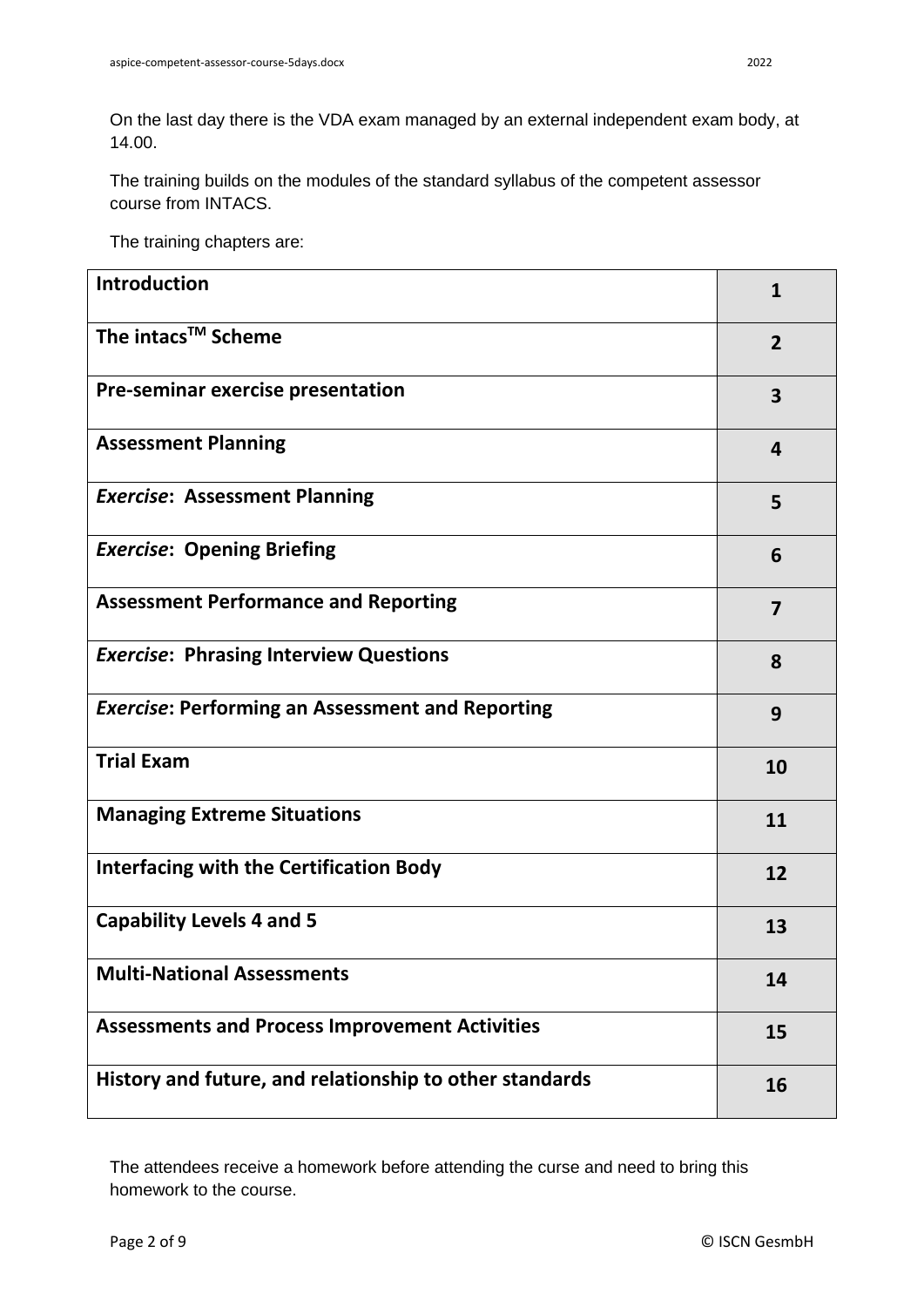#### Course Schedule

| <b>Topic</b>                                 | <b>Date</b> | <b>Time</b>                | <b>Comment</b>                  |
|----------------------------------------------|-------------|----------------------------|---------------------------------|
| Welcome                                      | Monday      | $9.30 - 9.45$              |                                 |
| CA_01 - Introduction                         | Monday      | $9.45 - 10.00$             |                                 |
| CA 02-intacs                                 | Monday      | 10.00-10.30                |                                 |
|                                              |             |                            | <b>Presentation and Student</b> |
| CA_03 - Process Dimension PSEs               | Monday      | $10.30 - 12.30$            | <b>Discussions Part I</b>       |
|                                              |             |                            |                                 |
| Lunch                                        | Monday      | 12.30 - 13.30              |                                 |
|                                              |             |                            | <b>Presentation and Student</b> |
| CA_03 - Process Dimension PSEs               | Monday      | 13.30-15.30                | <b>Discussions Part II</b>      |
| <b>Coffee Break</b>                          | Monday      | 15.30-16.00                |                                 |
|                                              |             |                            | <b>Presentation and Student</b> |
| CA_03 - Capability Dimension PSEs            | Monday      | 16.00-17.00                | Discussions Part I              |
| Homework for Exam Preparation                |             |                            |                                 |
| (CA_10 Trial Exam)                           | Monday      | 17.00-                     |                                 |
|                                              |             |                            | <b>Presentation and Student</b> |
| CA_03 - Capability Dimension PSEs            | Tuesday     | 9.00-10.30                 | <b>Discussions Part II</b>      |
| <b>Coffee Break</b>                          | Tuesday     | 10.30-11.00                |                                 |
|                                              |             |                            | <b>Presentation and Student</b> |
| CA_03 - Capability Dimension PSEs            | Tuesday     | 11.00-12.00                | <b>Discussions Part III</b>     |
| Lunch                                        | Tuesday     | 12.00-13.00                |                                 |
| Repeat from PA Course - Rating               |             |                            |                                 |
| Guidelines                                   | Tuesday     | 13.00-14.00                |                                 |
| CA_04 - Assessment Planning                  | Tuesday     | 14.00-15.30                | Presentation                    |
| Coffee Break                                 | Tuesday     | 15.30-16.00                |                                 |
| CA_05 - Assessment Planning                  |             |                            |                                 |
| Exercise                                     | Tuesday     | 15.30-17.00                | <b>Exercise and Discussions</b> |
| Homework for Exam Preparation                |             |                            |                                 |
| (CA_10 Trial Exam)                           | Tuesday     | 17.00-                     |                                 |
| CA_06 - Opening Briefing Exercise            | Wednesday   | 09.00-10.30                | <b>Exercise and Discussions</b> |
| <b>Coffee Break</b>                          | Wednesday   | 10.30-11.00                |                                 |
| CA 07 - Assessment Performance               |             |                            |                                 |
| and Reporting                                | Wednesday   | $11.00 - 12.30$            | Presentation                    |
| Lunch                                        | Wednesday   | 12.30-13.30                |                                 |
| CA_08 - Phrasing interview                   |             |                            |                                 |
| questions<br>Coffee Break                    | Wednesday   | 13.30-14.30<br>15.30-16.00 | <b>Exercise and Discussions</b> |
|                                              | Wednesday   |                            |                                 |
| CA_09 - Performing an Assessment             |             | 14.30-15.30                |                                 |
| and Reporting                                | Wednesday   | 16.00-17.00                | <b>Exercise and Discussions</b> |
| Homework for Exam Preparation                |             |                            |                                 |
| (CA_10 Trial Exam)                           | Wednesday   | 17.00-                     |                                 |
|                                              |             |                            | Since this is a first version   |
| <b>Buffer Time for Exercises of Previous</b> |             |                            | of ASPICE 3.1 course, it is     |
| Days                                         | Thursday    | 09.00-11.00                | a trial of a new version,       |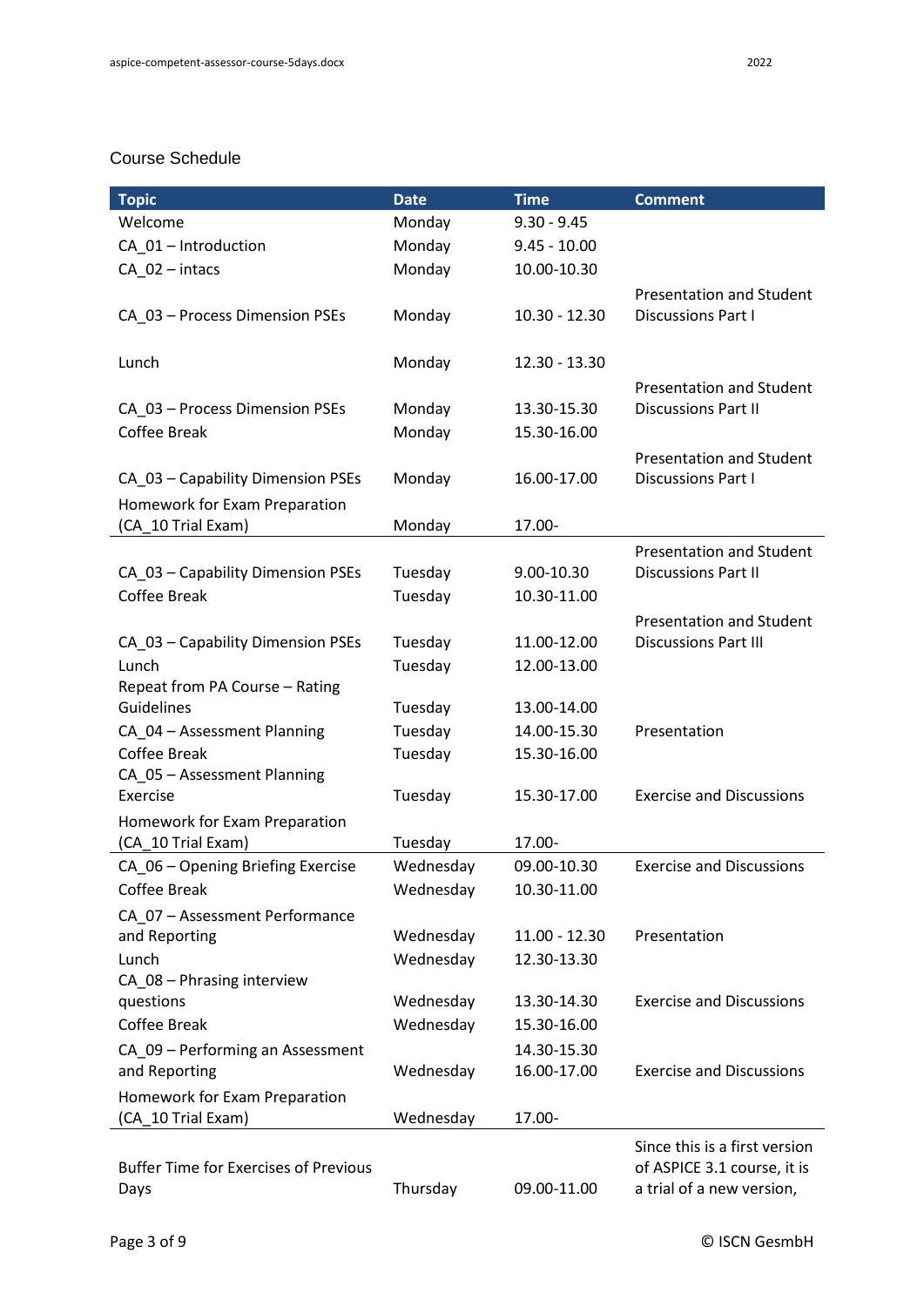#### this buffer is recommended by INTACS

| From here all further modules are not exam relevant |          |             |                                 |  |  |  |  |
|-----------------------------------------------------|----------|-------------|---------------------------------|--|--|--|--|
| Coffee Break                                        |          | 11.00-11.30 |                                 |  |  |  |  |
| <b>CA 11 Extreme Situations</b>                     | Thursday | 11.00-11.45 | <b>Discussions</b>              |  |  |  |  |
| CA_12 Interfacing the Certification                 |          |             |                                 |  |  |  |  |
| Body                                                | Thursday | 11.45-12.30 | Presentation                    |  |  |  |  |
| Lunch                                               | Thursday | 12.30-13.30 |                                 |  |  |  |  |
| CA 13 CL4-CL5                                       | Thursday | 13.30-15.30 | Presentation                    |  |  |  |  |
| Coffee Break                                        | Thursday | 15.30-16.00 |                                 |  |  |  |  |
|                                                     |          |             | Presentation (selected          |  |  |  |  |
| CA 14 Multi National                                | Thursday | 16.00-17.00 | slides)                         |  |  |  |  |
| Homework for Exam Preparation                       |          |             |                                 |  |  |  |  |
| (CA 10 Trial Exam)                                  | Thursday | 17.00-      |                                 |  |  |  |  |
| CA_15 Assessment and                                |          |             |                                 |  |  |  |  |
| Improvement                                         | Friday   | 09.00-10.00 | Presentation                    |  |  |  |  |
| CA_16_History_and_future/                           |          |             |                                 |  |  |  |  |
| Relationships                                       | Friday   | 10.00-10.30 | Presentation                    |  |  |  |  |
| Coffee Break                                        | Friday   | 10.30-11.00 |                                 |  |  |  |  |
|                                                     |          |             | <b>Elaboration of exercises</b> |  |  |  |  |
| Discussions continued and                           |          |             | and discussions, and            |  |  |  |  |
| preparation                                         | Friday   | 11.00-13.00 | exam preparation                |  |  |  |  |
| Exam                                                | Friday   | 13.30       |                                 |  |  |  |  |

#### Exercises

The course contains a mixture of lectures and practical exercises. Students learn to implement SPICE based on a case study.

This course is based on Automotive SPICE cases studies and assessment exercises.

#### **VDA QMC Exams**

The exam takes place – to be defined -.

Exams are organised by VDA. Exam fees need to be paid to the training body who has to refund the VDA.

The exam takes place online.

Attendees require an online access, the exam is using access by ZOOM (assure that ZOOM as a conference system is ok), **and a camera is required (the examiner from VDA observes the attendees via the camera during the exam).**

**Note 1: VDA sends a ZOOM link for dry run at the course.**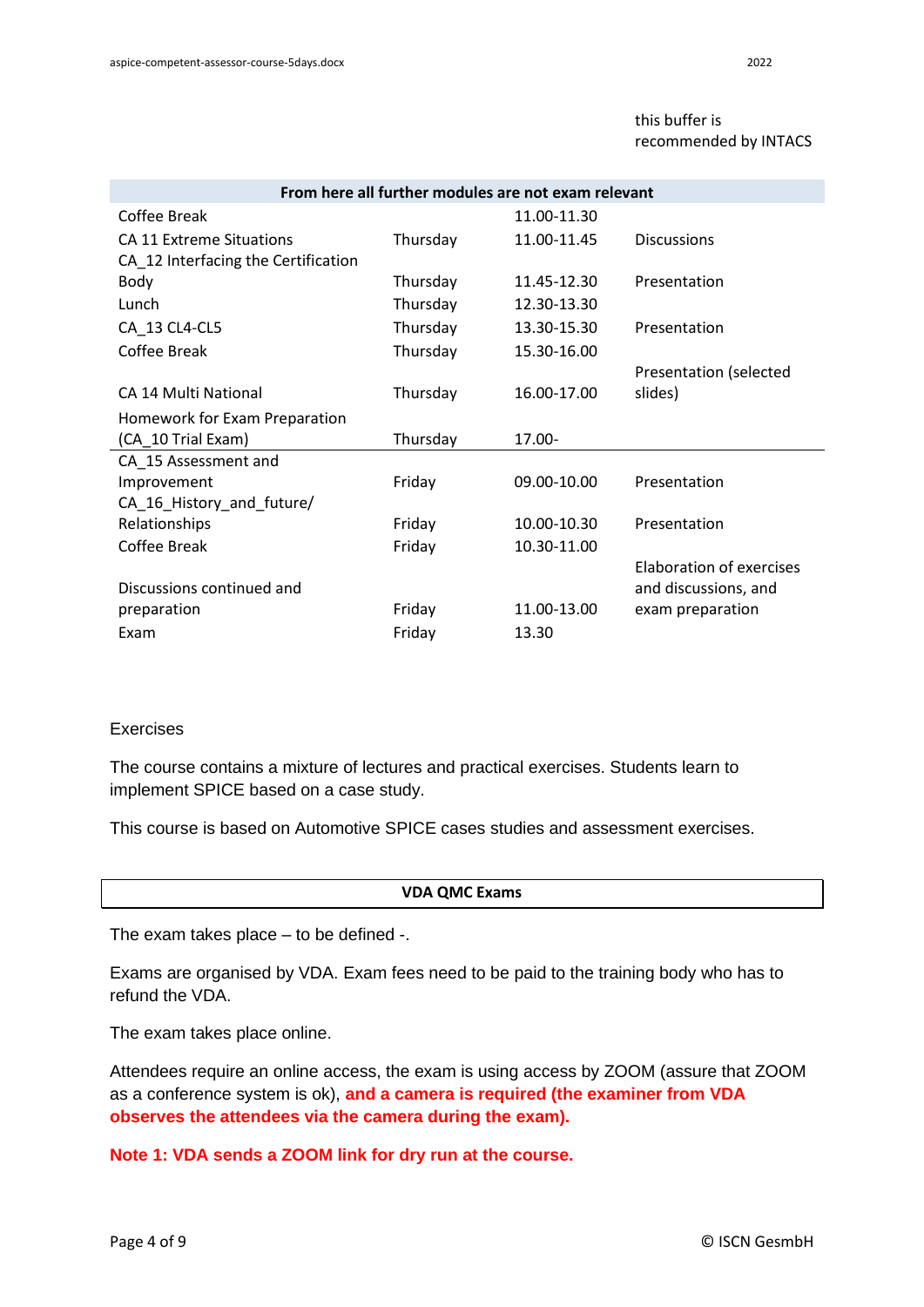**Also attendees need to send a photo and their birth date to the training body**, who report the attendees to the VDA with these details, latest 3 weeks before the exam.

**Note 2: Photos are required, VDA identifies the persons by the photos the training provider is forwarding.**

## **Resources Used**

Please register with the training portals before the course starts.

#### Free Available ASPICE Introduction **MOOCs to Attend as a Preparation**

The course materials and lectures are online available on the DRIVES platform. MOOC stands for Massive open online courses.

These courses are a good introduction to prepare for the course. To get introduced increases the capability to pass the VDA exa.

#### <https://learn.drives-compass.eu/>



Scroll down and select the course.

- 1. MOOC for Introduction to Automotive SPICE<sup>®</sup>
- Select the course Introduction to Automotive SPICE ®
- Register
- You receive an email and need to confirm by clicking the link in your email.
- Then you can login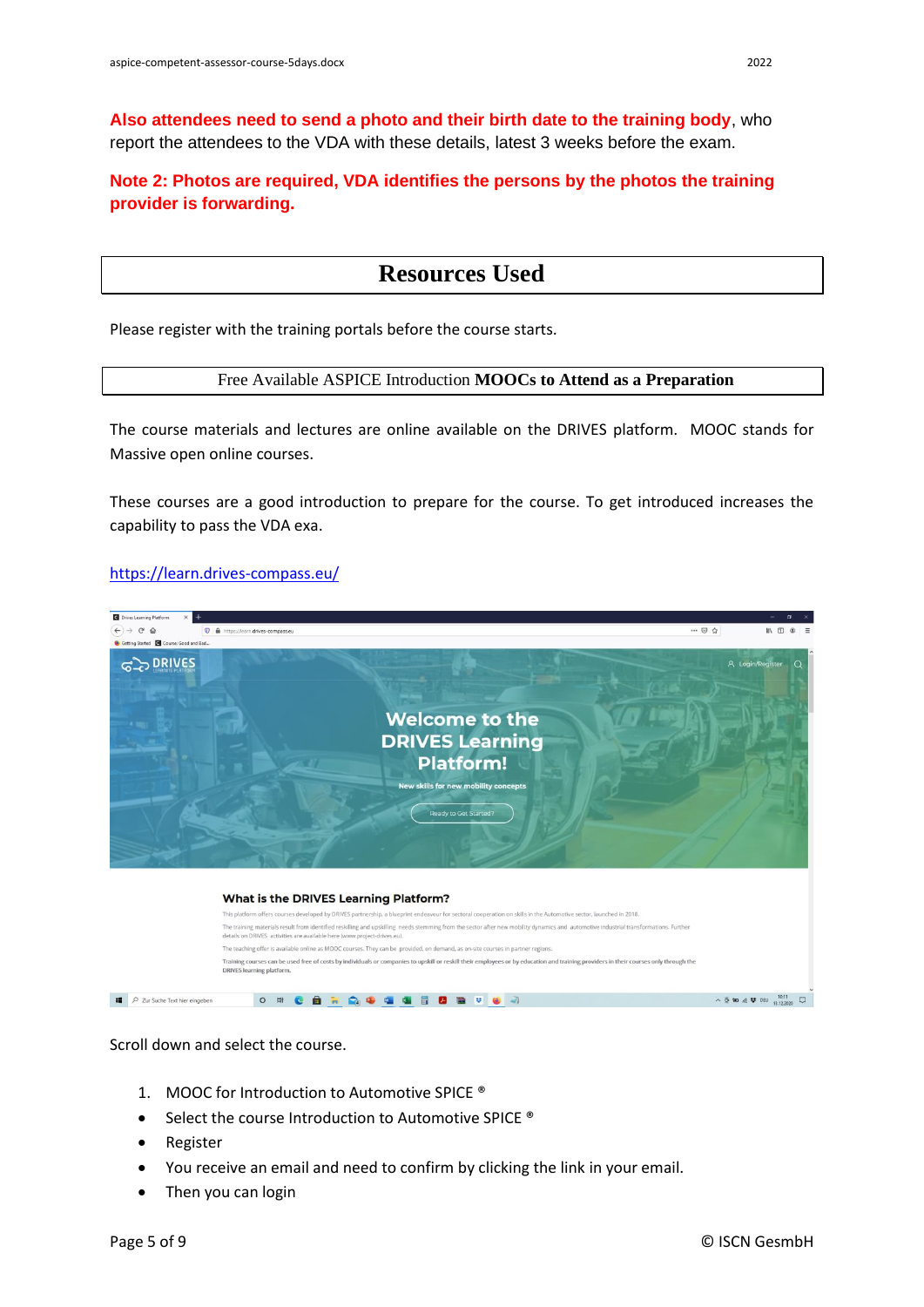- 2. MOOC for Introduction to Automotive SPICE ® Provisional Assessor
- Select the course Introduction to Automotive SPICE ® Provisional Assessor
- Register
- You receive an email and need to confirm by clicking the link in your email.
- Then you can login



#### **Automotive SPICE Competent Assessor Course (5 Days)**

The course materials and lectures are online available on the EuroSPI Academy platform and form the basis for the course with exercises.

<https://academy.eurospi.net/>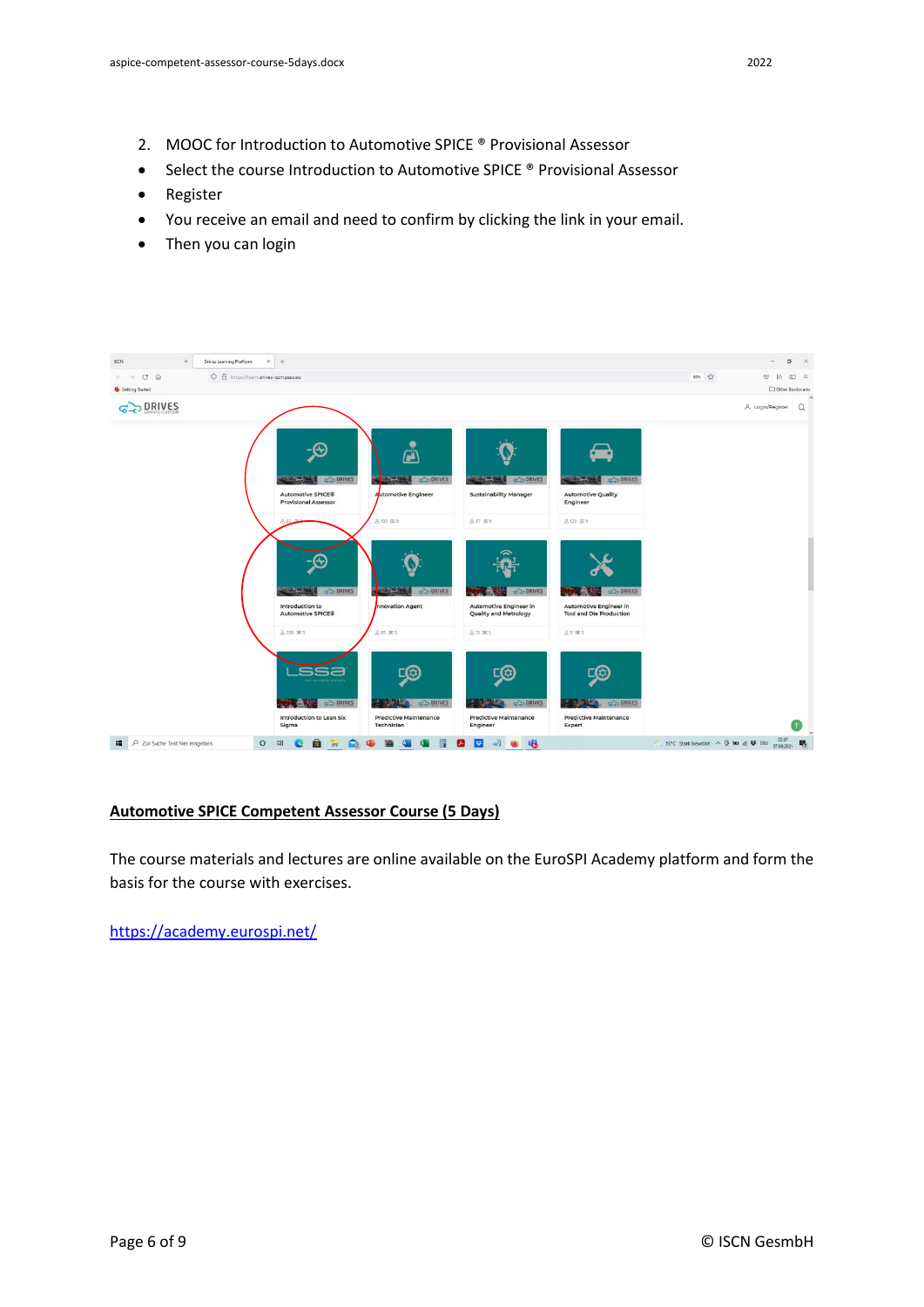

- Select the course Automotive SPICE Competent Assessor
- Register
- You receive an email and need to confirm by clicking the link in your email.
- Then you can login
- You need the enrollment key **– will be provided -**

Assessment Portal System

Practical exercises are performed with and cloud based assessment portal of ISCN.

[https://www.iscn.com/capadv\\_r82/](https://www.iscn.com/capadv_r82/)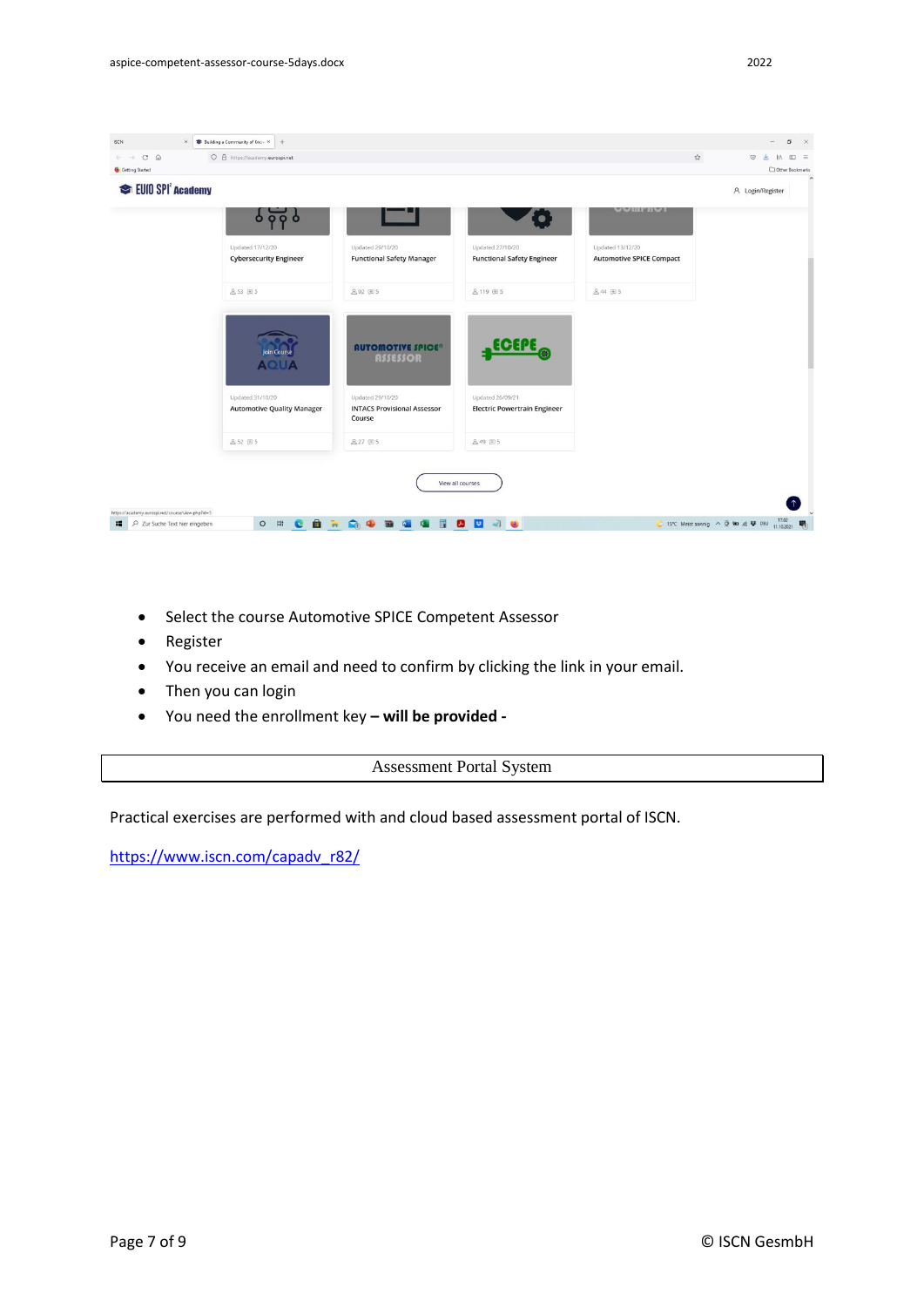

The trainer will establish a training assessment and provide the exercise teams with an assessor account.

#### **MS Teams Links**

The lectures will be in the main stream. In addition there will be a  $2<sup>nd</sup>$  stream and two teams in parallel will do ratings. The trainer will join the 2 teams on a time-sharing basis. Also possible is that only the main stream is used and the attendees form teams, connect themselves inside the company and return when fulfilling the exercise with results to the main stream.

## **For all 5 days**

Mainstream, start here in the morning

Will be provided

Stream 2 (Exercise Team Break Out 1)

Will be provided